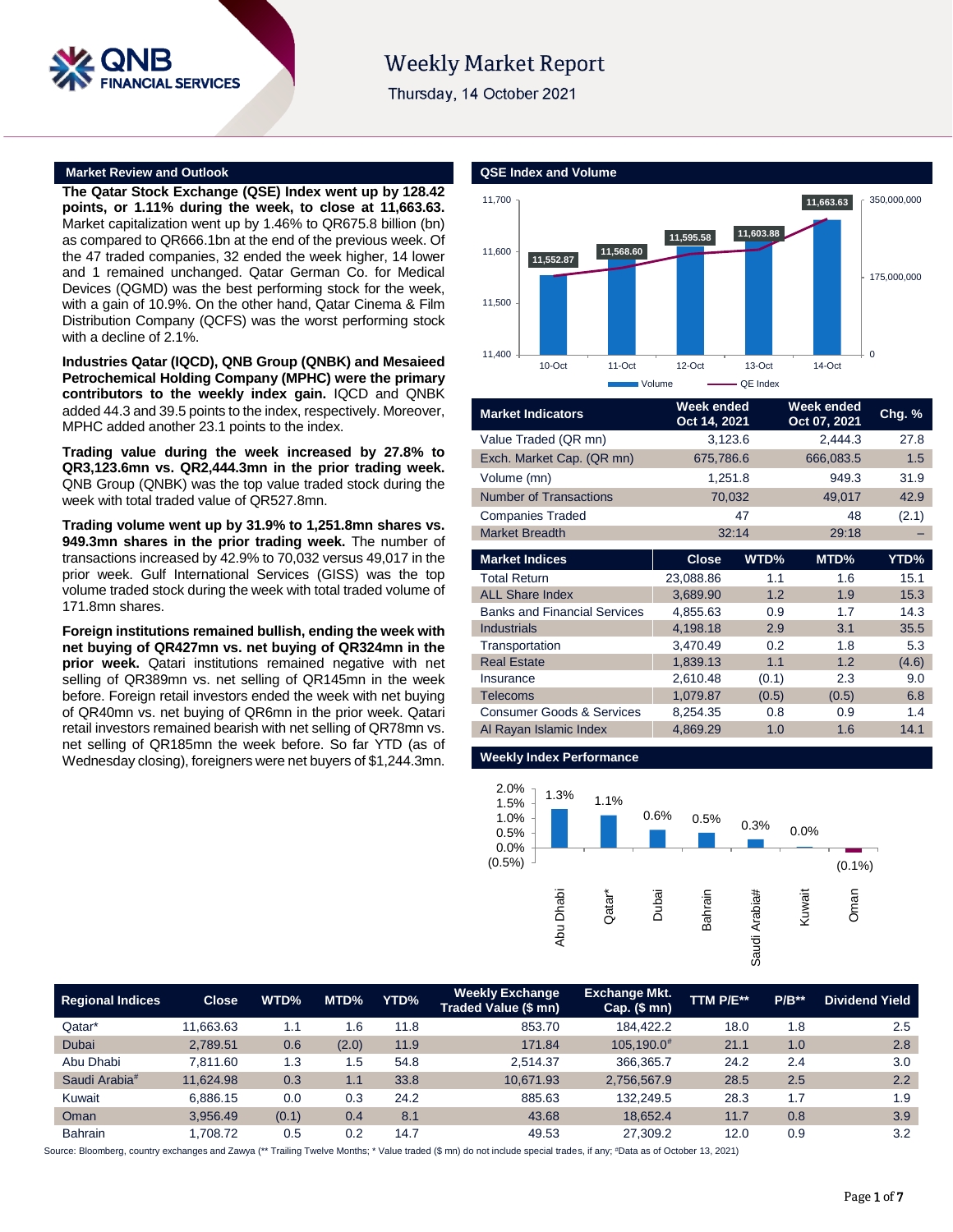# **Economic, Market & Company News**

- **QNB Group Reports Strong 3rd Quarter Results –** Net Profit for the nine months period ended 30 September 2021 reached QAR10.3 billion, an increase of 8% compared to same period last year. Operating Income grew by 8% to reach QAR20.7 billion as a result of QNB Group's ability to generate sustainable growth across a number of revenue segments. During the period, QNB Group continued to set aside QAR4.5 billion in respect of loan loss provisions demonstrating its conservative approach on loan loss provisioning. In addition, the Group's drive for operational efficiency is continuing to yield cost-savings and combined with the improved revenue has contributed to a material improvement in the efficiency (cost to income) ratio from 24.2% to 22.5%, which is considered one of the best ratios among large financial institutions in the MEA region. Earnings per Share reached QAR1.03, up by 8% from same period last year. Total Assets reached QAR1,084 billion, an increase of 10% from 30 September 2020, mainly driven by strong growth in Loans and advances by 7% to reach QAR766 billion. Diversified mobilization of customer deposits contributed to the increase in customer deposits by 10% to reach QAR784 billion from 30 September 2020. QNB's robust asset liability management capabilities helped QNB Group to materially improve its loans to deposits ratio from 100.2% to 97.8% as at 30 September 2021. Total Equity up by 8% from September 2020 to reach QAR101 billion. The ratio of non- performing loans to gross loans amounted to 2.3% as at 30 September 2021, one of the lowest amongst financial institutions in the MEA region, reflecting the high quality of the Group's loan book and the effective management of credit risk. Also, during the period, QNB Group increased its loan loss provisioning to QAR4.5 billion, an increase of 18% from same period last year, as a precaution for potential loan losses. This helped the Group to increase its coverage ratio to 112%, which reflects the prudent approach adopted by the Group towards non-performing loans. QNB Group reported a robust capital adequacy ratio of 18.6%, which is higher than the regulatory minimum requirements of the Qatar Central Bank and Basel Committee. During the period, QNB Group tapped global debt markets for debt securities issuance under its EMTN programme, a USD1 billion five-year bond issued in January 2021 and a debut bond launch in Hong Kong Stock Exchange for USD600 million with a three year maturity which was successfully placed in June 2021. QNB Group's presence spans more than 31 countries across three continents employing more than 28,000 staff operating from more than 1,000 locations and 4,600 ATMs. (Press Release)
- **QNCD's bottom line rises to QR72.9mn in 3Q2021 –** Qatar National Cement Company 's (QNCD) net profit rose 483.4% YoY (+205.5% QoQ) to QR72.9mn in 3Q2021. EPS amounted to QR0.256 in 9M2021 as compared to QR0.124 in 9M2020. (QSE, QNB FS Research)
- **QGMD to disclose its 3Q2021 financial results on October 17 –** Qatari German Co. for Medical Devices (QGMD) will disclose its financial statement for the period ending September 30, 2021 on October 17, 2021. (QSE)
- **MCGS to disclose its 3Q2021 financial results on October 19 –** Medicare Group (MCGS) will disclose its financial statement for the period ending September 30, 2021 on October 19, 2021. (QSE)
- **QETF to disclose its 3Q2021 financial results on October 27 –** QE Index ETF (QETF) will disclose its financial statement for the period ending September 30, 2021 on October 27, 2021. (QSE)
- **ZHCD to disclose its 3Q2021 financial results on October 28 –** Zad Holding Company (ZHCD) will disclose its financial statement for the period ending September 30, 2021 on October 28, 2021. (QSE)
- **MARK to disclose its 3Q2021 financial results on October 18 –** Masraf Al-Rayan (MARK) will disclose its financial statement for the period ending September 30, 2021 on October 18, 2021. (QSE)
- **BLDN to disclose its 3Q2021 financial results on October 28 –** Baladna (BLDN) will disclose its financial statement for the period ending September 30, 2021, on October 28, 2021. (QSE)
- **MRDS to disclose its 3Q2021 financial results on October 18 –** Mazaya Qatar Real Estate Development (MRDS) will disclose its financial statement for the period ending September 30, 2021 on October 18, 2021. (QSE)
- **WDAM to disclose its 3Q2021 financial results on October 24 –** Widam Food Company (WDAM) will disclose its financial statement for the period ending September 30, 2021 on October 24, 2021. (QSE)
- **IGRD to disclose its 3Q2021 financial results on October 25 –** Investment Holding Group (IGRD) will disclose its financial statement for the period ending September 30, 2021 on October 25, 2021. (QSE)
- **ORDS to disclose its 3Q2021 Financial Results on October 27 –** Ooredoo (ORDS) announced its intention to disclose its 3Q2021 financial results for the period ended September 30, 2021, on October 27, 2021. (QSE, Press Release)
- **BRES to disclose its 3Q2021 financial results on October 18 –** Barwa Real Estate Company (BRES) will disclose its financial statement for the period ending September 30, 2021 on October 18, 2021. (QSE)
- **GWCS to disclose its 3Q2021 financial results on October 26 –** Gulf Warehousing Co. (GWCS) will disclose its financial statement for the period ending September 30, 2021 on October 26, 2021. (QSE)
- **UDCD to disclose its 3Q2021 financial results on October 20 –** United Development Company (UDCD) will disclose its financial statement for the period ending September 30, 2021 on October 20, 2021. (QSE)
- **QAMC to disclose its 3Q2021 financial results on October 24 –** Qatar Aluminum Manufacturing Company (QAMC) will disclose its financial statement for the period ending September 30, 2021 on October 24, 2021. (QSE)
- **IQCD to disclose its 3Q2021 financial results on October 25 –** Industries Qatar (IQCD) will disclose its financial statement for the period ending September 30, 2021 on October 25, 2021. (QSE)
- **AHCS to disclose its 3Q2021 financial results on October 26 –** Aamal Company (AHCS) will disclose its financial statement for the period ending September 30, 2021 on October 26, 2021. (QSE)
- **MPHC to disclose its 3Q2021 financial results on October 27 –** Mesaieed Petrochemical Holding Company (MPHCS) will disclose its financial statement for the period ending September 30, 2021 on October 27, 2021. (QSE)
- **GISS to disclose its 3Q2021 financial results on October 28 –** Gulf International Services (GISS) will disclose its financial statement for the period ending September 30, 2021 on October 28, 2021. (QSE)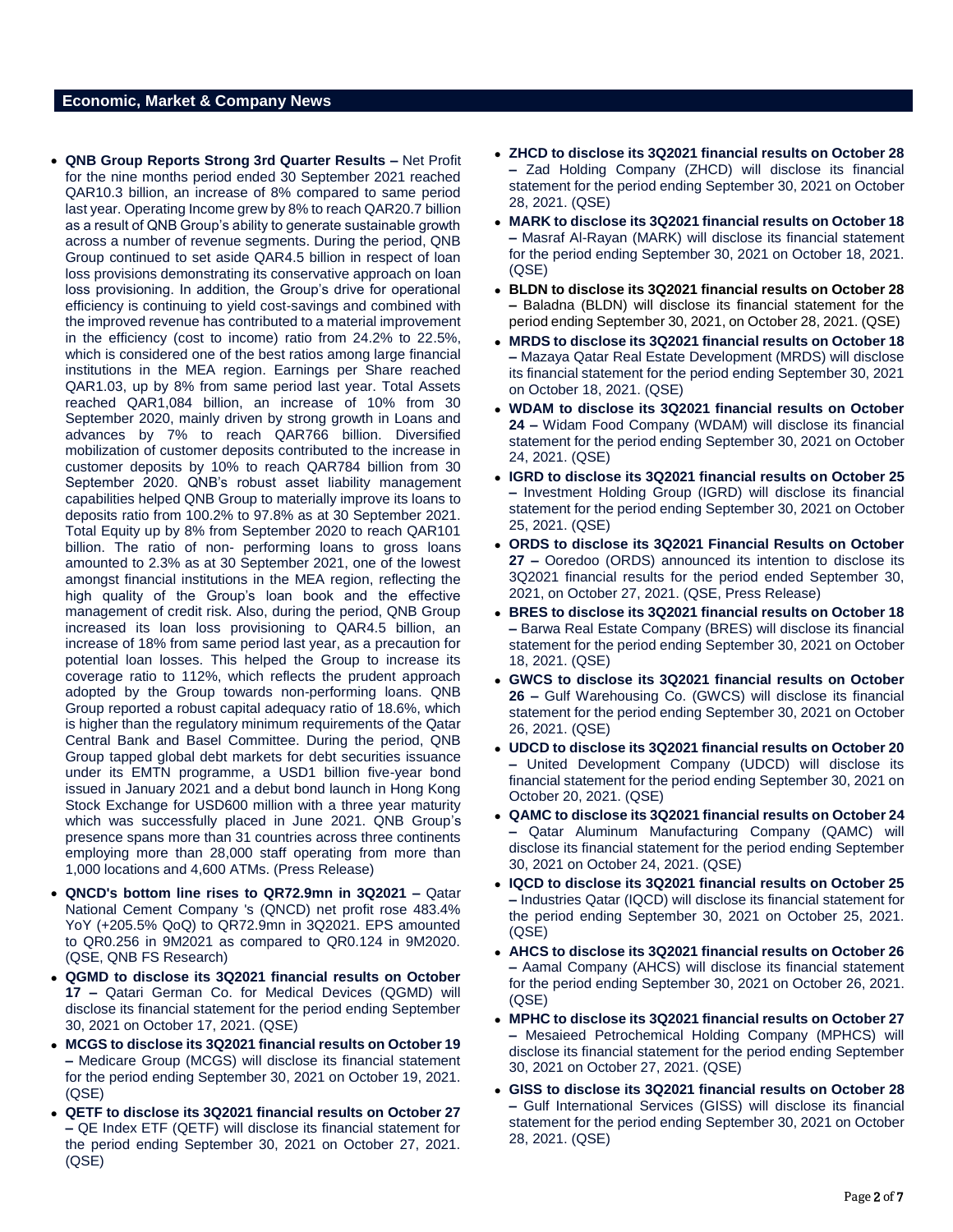- **QEWS to disclose its 3Q2021 financial results on October 26 –** Qatar Electricity & Water Company (QEWS) will disclose its financial statement for the period ending September 30, 2021 on October 26, 2021. (QSE)
- **IHGS to disclose its 3Q2021 financial results on October 26 –** Inma Holding (IHGS) will disclose its financial statement for the period ending September 30, 2021 on October 26, 2021.(QSE)
- **DBIS to disclose its 3Q2021 financial results on October 24 –** Dlala Brokerage and Investment Holding Company (DBIS) will disclose its financial statement for the period ending September 30, 2021 on October 24, 2021. (QSE)
- **CBQK to disclose its 3Q2021 financial results on October 24 –** The Commercial Bank (CBQK) will disclose its financial statement for the period ending September 30, 2021 on October 24, 2021. (QSE)
- **QIIK to disclose its 3Q2021 financial results on October 25 –** Qatar International Islamic Bank (QIIK) will disclose its financial statement for the period ending September 30, 2021 on October 25, 2021. (QSE)
- **QCFS to disclose its 3Q2021 financial results on October 27 –** Qatar Cinema & Film Distribution Company (QCFS) will disclose its financial statement for the period ending September 30, 2021 on October 27, 2021. (QSE)
- **Qatar Petroleum is now QatarEnergy; QP gets new logo, brand identity –** Marking a major turning point in its decadeslong history, Qatar Petroleum has changed its name to QatarEnergy. With a new logo and brand identity, "QatarEnergy will continue to deliver the cleaner energy that the world needs and to play its role as an active partner in search for better solutions in the ongoing energy transition," said HE the Minister of State for Energy Affairs, Saad Sherida Al-Kaabi. Announcing the new logo and brand identity at a special event in Doha Monday, Al-Kaabi said, "This follows a historic evolution that saw Qatar Petroleum Company (QPC) transform into Qatar General Petroleum Corporation (QGPC), then becoming Qatar Petroleum (QP), some 20 years ago, and QatarEnergy (QE) today." At the event, Al-Kaabi, also the President and CEO of QatarEnergy provided an overview of the "historic milestones" that have driven this transformation. This include Qatar's first oil discovery in 1938, the discovery of the "world's biggest" nonassociated gas field in 1971, and eventually becoming a "global LNG leader". The minister also shed light on how Qatar Petroleum has evolved over the past seven years, which saw a major restructuring in 2014, bringing marketing affiliates such as Tasweeq and Muntajat into QP, and conducting one of the world's "largest mergers" in the gas business to create the leader in the energy business worldwide –Qatargas. This, he noted also included taking over the management and operation of major energy resources such as Al-Shaheen, Idd Al-Shargi and Al-Rayyan oil fields. Al-Kaabi noted, "We are moving full steam ahead to develop the North field by building state-of-the-art LNG trains that would take our leadership position further with a production capacity of 126mn tons per year by 2027. "Not only that, but also we are making sure that we protect our environment by keeping our carbon footprint at a minimum. This is why we are utilizing sophisticated carbon sequestration methods to capture and sequester 9mn tons of carbon dioxide a year by the end of the decade." Al-Kaabi highlighted "natural gas is our core business, and we are conducting that in the most responsible way. Natural gas is also part of the solution in the ongoing energy transition and that it will be a requirement for sustaining the development of the world for at least a few decades." "Becoming QatarEnergy reflects our understanding of the global changes and our response to the need to protect our planet and its environment. Not only will our LNG projects bring additional cleaner energy to customers across the globe, but we

will continue our heightened commitment to our central role in the global energy transition. "I would like to thank all our employees, past and present for their dedicated and diligent efforts, which led to this moment. My thanks are also extended to the members of our executive team as well as our companies, affiliates and joint ventures. We are greatly indebted to His Highness Sheikh Tamim bin Hamad al-Thani, the Amir of the State of Qatar, for his continued and unlimited guidance and support." (Gulf-Times.com)

- **QIIK Board elects new Managing Director –** Qatar International Islamic Bank (QIIK)'s board of directors has elected HE Sheikh Turki Khalid Thani Al Thani as QIIK's Managing Director instead of HE Sheikh Khalid Thani Abdullah Al Thani. (QSE)
- **IMF: Qatar's economy expected to grow at 4% next year –** Qatar's economy is expected to grow at 4% next year, according to the World Economic Outlook released yesterday by the International Monetary Fund (IMF). In its previous edition of World Economic Outlook, released in April this year, IMF had estimated 3.6% growth in 2022 for Qatar's economy. Qatar's economy is expected to grow at 1.9% in 2021, said the biannual report released yesterday. Middle East and North Africa (MENA) region is expected to clock a growth of 3.8 and 3.9 in 2021 and 2022, respectively. The IMF has trimmed its 2021 global growth forecast to 5.9% from the 6% forecast it made in July. It left a 2022 global growth forecast unchanged at 4.9% (Peninsula Qatar)
- **Top official affirms readiness to host Arab Cup in December –** The Chairman of the Security and Safety Operations Committee for the FIFA World Cup Qatar 2022, Maj Gen Engineer Abdulaziz Abdullah al-Ansari, has affirmed the readiness of all units of the committee for the FIFA Arab Cup Qatar 2021, which will be hosted by Doha in December. During his visit to the Training and Development Unit to find out its latest preparations, Maj Gen al-Ansari said that the committee was able to develop and implement a training plan to gather all the participants required to be trained and qualified in accordance with FIFA requirements and international standards. (Gulf-Times.com)
- **Qatar Census 2020 results: Population increases 67.5% within 10 years –** The Planning and Statistics Authority announced the results of the General Census of Population, Housing and Establishments 2020, during a ceremony held in at the Planning and Statistics Authority building on Wednesday. The results show that total population in Census 2020 rose by approximately 1,147,000 compared to Census 2010, to reach approximately 2.846,000, which represents an increase of 67.5% over the 2010 census. The annual growth rate between the 2010 and 2020 censuses was 5.3%, with a decrease in the annual rate compared to what it was between the 2004 and 2010 censuses, which was 14.8%. The increase in the male population represented the largest percentage of the increase in population numbers, reaching 65.4%, while females accounted for 34.6% of the total increase. The results also showed an increase in the population of all age groups in the 2020 census than it was in the 2010 census. The age group 30-34 topped the list of categories with the highest increase in numbers, with an increase of approximately 219, 000 people. (Qatar Tribune)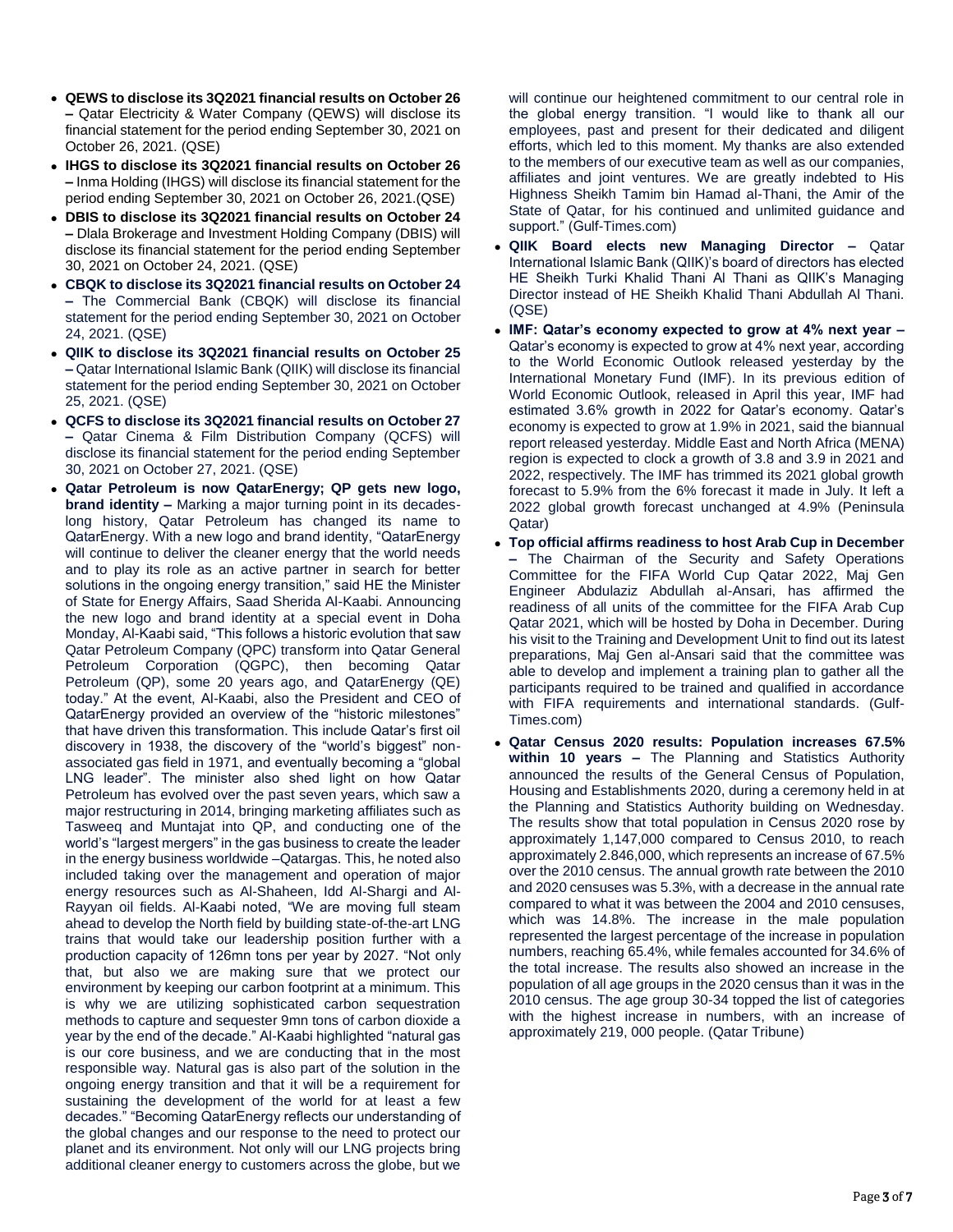

Source: Qatar Stock Exchange (QSE) Source: Qatar Stock Exchange (QSE)

**Qatar Stock Exchange** 



Source: Qatar Stock Exchange (QSE) Source: Qatar Stock Exchange (QSE)









# Net Traded Value by Nationality (QR Million)

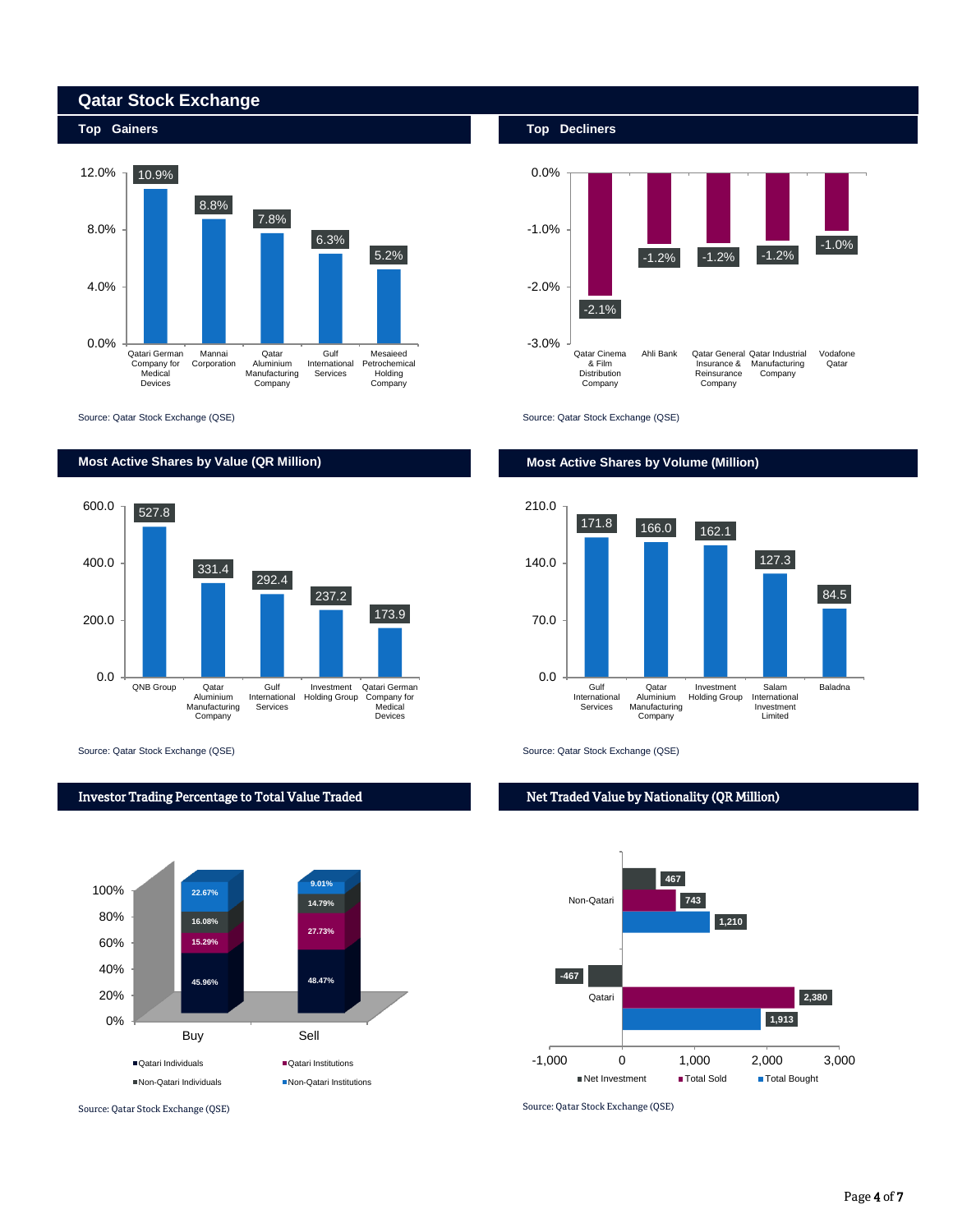# **TECHNICAL ANALYSIS OF THE QSE INDEX**



The QE Index closed higher by 1.11%, versus the week before; it printed last at the 11,663.63 level. We remain bullish as the major trend remains up and current market trajectory seems to be positive. Moreover, the General Index managed to close at its five-year-high levels, which suggests further uptick is expected. That been said, this six-week-rally could induce a correction, which can be used for accumulation. Our expected resistance levels to be around the 11,900 – 12,000 points and the support at 11,000 points.

## **DEFINITIONS OF KEY TERMS USED IN TECHNICAL ANALYSIS**

RSI (Relative Strength Index) indicator – RSI is a momentum oscillator that measures the speed and change of price movements. The RSI oscillates between 0 to 100. The index is deemed to be overbought once the RSI approaches the 70 level, indicating that a correction is likely. On the other hand, if the RSI approaches 30, it is an indication that the index may be getting oversold and therefore likely to bounce back.

MACD (Moving Average Convergence Divergence) indicator – The indicator consists of the MACD line and a signal line. The divergence or the convergence of the MACD line with the signal line indicates the strength in the momentum during the uptrend or downtrend, as the case may be. When the MACD crosses the signal line from below and trades above it, it gives a positive indication. The reverse is the situation for a bearish trend.

Candlestick chart – A candlestick chart is a price chart that displays the high, low, open, and close for a security. The 'body' of the chart is portion between the open and close price, while the high and low intraday movements form the 'shadow'. The candlestick may represent any time frame. We use a one-day candlestick chart (every candlestick represents one trading day) in our analysis.

Doji candlestick pattern – A Doji candlestick is formed when a security's open and close are practically equal. The pattern indicates indecisiveness, and based on preceding price actions and future confirmation, may indicate a bullish or bearish trend reversal.

Shooting Star/Inverted Hammer candlestick patterns – These candlestick patterns have a small real body (open price and close price are near to each other), and a long upper shadow (large intraday movement on the upside). The Shooting Star is a bearish reversal pattern that forms after a rally. The Inverted Hammer looks exactly like a Shooting Star, but forms after a downtrend. Inverted Hammers represent a potential bullish trend reversal.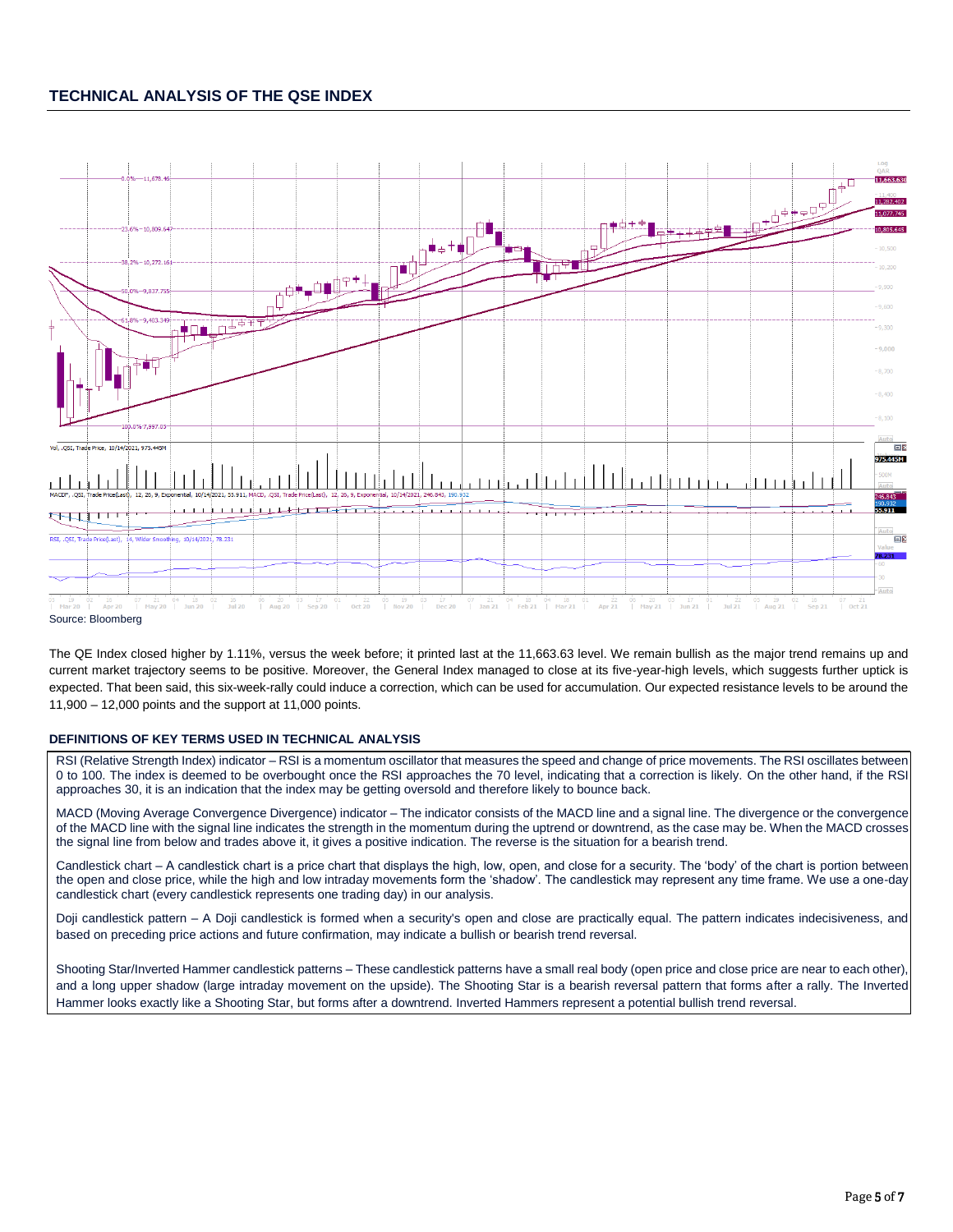| <b>Company Name</b>                     | <b>Price</b><br>October 14 | % Change<br><b>WTD</b> | % Change<br><b>YTD</b> | Market Cap.<br><b>QR Million</b> | <b>TTM P/E</b> | P/B   | Div. Yield |
|-----------------------------------------|----------------------------|------------------------|------------------------|----------------------------------|----------------|-------|------------|
| <b>Qatar National Bank</b>              | 19.84                      | 2.27                   | 11.27                  | 183,251                          | 15.6           | 2.3   | 2.3        |
| <b>Oatar Islamic Bank</b>               | 18.09                      | (0.93)                 | 5.73                   | 42,745                           | 14.1           | 2.2   | 2.2        |
| <b>Commercial Bank of Qatar</b>         | 6.08                       | (0.36)                 | 38.18                  | 24,607                           | 16.4           | 1.3   | 1.6        |
| Doha Bank                               | 2.93                       | 1.00                   | 23.79                  | 9,084                            | 14.5           | 0.9   | 2.6        |
| AI Ahli Bank                            | 3.90                       | (1.24)                 | 13.17                  | 9,478                            | 13.6           | 1.5   | 3.8        |
| Qatar International Islamic Bank        | 9.65                       | 0.24                   | 6.64                   | 14,612                           | 16.9           | 2.4   | 3.4        |
| Masraf Al Rayan                         | 4.58                       | 0.04                   | 1.10                   | 34,350                           | 15.3           | 2.4   | 3.7        |
| Al Khaliji Bank                         | 2.24                       | 0.00                   | 21.87                  | 8,064                            | 12.9           | 1.2   | 2.5        |
| <b>Qatar First Bank</b>                 | 1.84                       | (0.97)                 | 6.91                   | 1,288                            | 18.6           | 2.5   | <b>N/A</b> |
| National Leasing                        | 1.09                       | (0.46)                 | (12.55)                | 538                              | 20.8           | 0.8   | 2.3        |
| <b>Dlala Holding</b>                    | 1.55                       | 1.51                   | (13.82)                | 440                              | 29.7           | 2.0   | <b>N/A</b> |
| Qatar & Oman Investment                 | 0.97                       | 0.42                   | 8.91                   | 304                              | 30.9           | 1.0   | <b>N/A</b> |
| <b>Islamic Holding Group</b>            | 5.07                       | 2.07                   | (0.96)                 | 287                              | 41.2           | 2.0   | 1.0        |
| <b>Banking and Financial Services</b>   |                            |                        |                        | 329,048                          |                |       |            |
| <b>Zad Holding</b>                      | 15.70                      | (0.63)                 | 15.83                  | 4,093                            | 21.1           | 2.8   | 4.1        |
| Qatar German Co. for Medical Devices    | 3.71                       | 10.87                  | 65.98                  | 429                              | 127.2          | 13.1  | <b>N/A</b> |
| Salam International Investment          | 0.98                       | 2.19                   | 50.23                  | 1.118                            | <b>N/A</b>     | 0.7   | <b>N/A</b> |
| Baladna                                 | 1.65                       | 1.23                   | (7.99)                 | 3,131                            | <b>N/A</b>     | 1.4   | 3.2        |
| <b>Medicare Group</b>                   | 8.44                       | 2.18                   | (4.52)                 | 2,375                            | 27.0           | 2.4   | 21.3       |
| Qatar Cinema & Film Distribution        | 3.65                       | (2.14)                 | (8.59)                 | 229                              | 61.4           | 1.7   | 2.7        |
| <b>Qatar Fuel</b>                       | 18.00                      | 0.61                   | (3.64)                 | 17,897                           | 19.0           | 2.1   | 2.6        |
| <b>Qatar Meat and Livestock</b>         | 4.16                       | 0.27                   | (34.18)                | 749                              | N/A            | 2.3   | 2.4        |
| Mannai Corp.                            | 4.60                       | 8.77                   | 53.33                  | 2,098                            | 6.3            | 1.0   | 0.2        |
| Al Meera Consumer Goods                 | 19.60                      | 0.10                   | (5.36)                 | 3,920                            | 21.1           | 2.7   | 4.6        |
| <b>Consumer Goods and Services</b>      |                            |                        |                        | 36,039                           |                |       |            |
| Qatar Industrial Manufacturing          | 3.15                       | (1.19)                 | (1.78)                 | 1,498                            | 13.9           | 0.9   | 3.2        |
| <b>Qatar National Cement</b>            | 5.08                       | 1.22                   | 22.31                  | 3,317                            | 14.0           | 1.1   | 3.9        |
| <b>Industries Qatar</b>                 | 15.79                      | 2.53                   | 45.26                  | 95,530                           | 19.0           | 2.7   | 2.1        |
| <b>Qatari Investors Group</b>           | 2.62                       | 3.11                   | 44.62                  | 3,256                            | 28.7           | 1.2   | 2.3        |
| Qatar Electricity and Water             | 16.87                      | 0.36                   | (5.49)                 | 18,557                           | 14.4           | 1.8   | 3.7        |
| Aamal                                   | 1.02                       | 0.10                   | 19.06                  | 6,413                            | 27.4           | 0.8   | 3.9        |
| <b>Gulf International Services</b>      | 1.73                       | 6.35                   | 0.64                   | 3,208                            | <b>N/A</b>     | 1.0   | <b>N/A</b> |
| Mesaieed Petrochemical Holding          | 2.41                       | 5.24                   | 17.73                  | 30,277                           | 23.2           | 1.9   | 1.7        |
| <b>Invesment Holding Group</b>          | 1.45                       | 0.07                   | 142.24                 | 1,204                            | 57.3           | 1.4   | <b>N/A</b> |
| Qatar Aluminum Manufacturing            | 2.05                       | 7.78                   | 112.00                 | 11,439                           | 31.1           | 2.0   | 1.7        |
| <b>Industrials</b>                      |                            |                        |                        | 174,700                          |                |       |            |
| <b>Qatar Insurance</b>                  | 2.50                       | 0.08                   | 5.97                   | 8,175                            | 19.7           | 1.0   | <b>N/A</b> |
| <b>QLM Life &amp; Medical Insurance</b> | 4.82                       | (0.21)                 | #N/A N/A               | 1,685                            | <b>N/A</b>     | 2.9   | <b>N/A</b> |
| Doha Insurance                          | 1.93                       | 0.00                   | 38.29                  | 963                              | 13.7           | 0.8   | 5.2        |
| Qatar General Insurance & Reinsurance   | 2.02                       | (1.23)                 | (24.25)                | 1,763                            | 10.3           | 0.3   | N/A        |
| Al Khaleej Takaful Insurance            | 4.57                       | 0.20                   | 140.73                 | 1,166                            | 25.3           | 2.4   | $1.1$      |
| Qatar Islamic Insurance                 | 7.81                       | (0.26)                 | 13.12                  | 1,171                            | 15.6           | 3.0   | 4.2        |
| <b>Insurance</b>                        |                            |                        |                        | 14,923                           |                |       |            |
| United Development                      | 1.55                       | 1.24                   | (6.53)                 | 5,478                            | 20.0           | 0.5   | 3.2        |
| Barw a Real Estate                      | 3.17                       | 0.86                   | (6.73)                 | 12,343                           | 10.6           | 0.6   | 3.9        |
| Ezdan Real Estate                       | 1.61                       | 1.26                   | (9.29)                 | 42,732                           | 118.8          | 1.3   | ΝA         |
| Mazaya Qatar Real Estate Development    | 1.11                       | 2.02                   | (12.03)                | 1,286                            | 44.4           | $1.0$ | 2.7        |
| <b>Real Estate</b>                      |                            |                        |                        | 61,839                           |                |       |            |
| Ooredoo                                 | 7.24                       | (0.28)                 |                        | 23,191                           | <b>N/A</b>     | 1.1   | 3.5        |
|                                         |                            |                        | (3.72)                 |                                  |                |       | 3.0        |
| Vodafone Qatar<br><b>Telecoms</b>       | 1.66                       | (1.01)                 | 24.20                  | 7,030                            | 29.3           | 1.6   |            |
|                                         |                            |                        |                        | 30,221                           |                |       |            |
| Qatar Navigation (Milaha)               | 7.53                       | 0.40                   | 6.15                   | 8,623                            | 43.8           | 0.6   | 4.0        |
| <b>Gulf Warehousing</b>                 | 5.09                       | 0.97                   | (0.22)                 | 298                              | 13.0           | $1.5$ | 2.0        |
| Qatar Gas Transport (Nakilat)           | 3.14                       | (0.06)                 | (1.16)                 | 17,413                           | 13.8           | 2.3   | 3.5        |
| Transportation                          |                            |                        |                        | 26,334                           |                |       |            |
| Qatar Exchange                          |                            |                        |                        | 675,787                          |                |       |            |

Source: Bloomberg